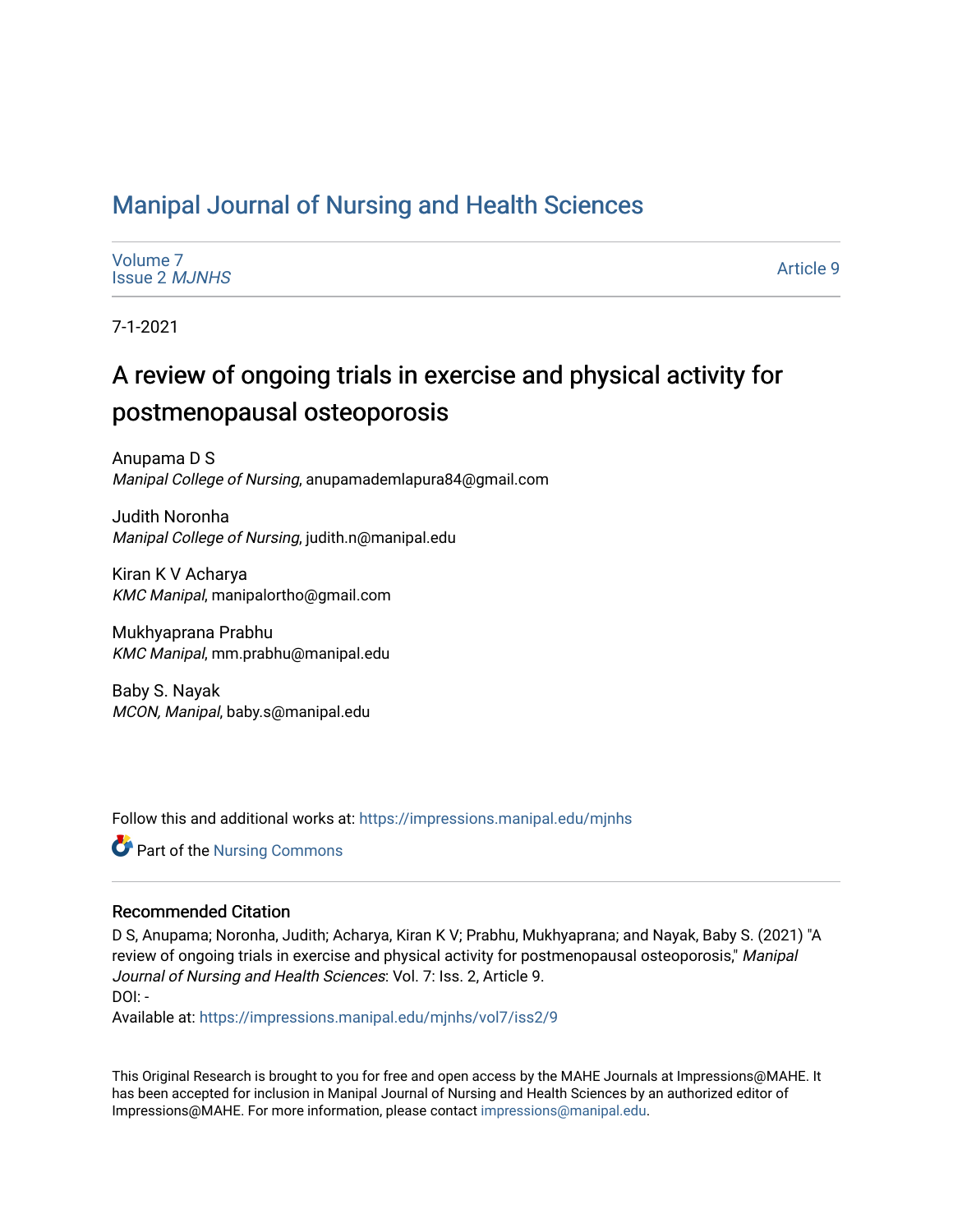# **Original Article and physical activity for postmenon property for postmenon**

# **Review of ongoing trials in exercise and physical activity for postmenopausal osteoporosis**

**Anupama D S\*, Judith Angelitta Noronha, Kiran K V Acharya, Mukhyaprana Prabhu, Baby S Nayak**

Email: anupamademlapura84@gmail.com

## **Abstract**

Osteoporosis is a major public health problem worldwide. While exercise and physical activity have been shown to improve the bone strength and quality of life of osteoporosis patients, there is still no clarity about the quantum, frequency, and pattern of exercises. This review of ongoing trials on exercise and physical activity among postmenopausal osteoporosis was conducted using the World Health Organization International Clinical Trial Registry Platform (WHO-ICTRP). "Postmenopausal osteoporosis" and "Exercise" were the keywords used for the review. The objective of this review was to identify the ongoing trials in exercise and physical activity for postmenopausal osteoporosis. The results revealed that there were 102 trials registered wherein 17 of them met the inclusion criteria. Four trials registered at the Australian New Zealand Clinical Trial Registry were from Australia. Three trials were from India registered at the Clinical Trial Registry of India. China and Germany each had two trials registered. One trail each has been registered in Istanbul, Serbia, Israel, Brazil, and Japan respectively. In the context of the comprehensive management of osteoporosis, there have been quite a few studies that have been registered across the globe for evidence on the impact of exercises. More studies need to focus on the type, duration, and frequency of exercises and physical activity for postmenopausal osteoporosis.

*Keywords:* clinical trials, evidence, exercise, physical activity, postmenopausal osteoporosis, trial registry, WHO-ICTRP

#### **Introduction**

Human bone undergoes two continuous processes formation and decalcification of bone (Yao et al., 2020).

#### **Anupama D S1 , Judith Angelitta Noronha<sup>2</sup> , Kiran K V Acharya<sup>3</sup> , Mukhyaprana Prabhu<sup>4</sup> , Baby S Nayak<sup>5</sup>**

- *<sup>1</sup> Ph D scholar, Manipal College of Nursing, Manipal, Manipal Academy of Higher Education, Manipal, Karnataka, India-576 104*
- *<sup>2</sup> Professor and Dean, Manipal College of Nursing Manipal, Manipal Academy of Higher Education, Manipal, Karnataka, India-576 104*
- *<sup>3</sup> Professor and Head of Unit IV, Department of Orthopaedics, KMC Manipal, Manipal Academy of Higher Education, Manipal, Karnataka, India-576 104*
- *<sup>4</sup> Professor, Department of Medicine, KMC Manipal, Manipal Academy of Higher Education, Manipal, Karnataka, India-576 104*
- *5 Professor and Head, Department of Child Health Nursing, Manipal College of Nursing Manipal, Manipal Academy of Higher Education, Manipal, Karnataka, India-576 104*

Manuscript received: 22 April 2021 Revision accepted: 25 June 2021

\*Corresponding Author

The condition of deficient bone density is termed as osteoporosis. Deficient bone density is caused by either excessive resorption due to disease conditions such as hyperparathyroidism with osteitis fibrosa cystica or with too little bone formation (Rockville, 2004).

The available data published from nine industrialized countries include North America, Europe, Japan, and Australia show that osteoporosis affects up to 49 million people, and the prevalence ranges from nine to 38 percent among women and one to eight percent of men (Wade et al., 2014).

The study published from the Asian countries reveals the spiking trend. The prevalence of osteoporosis has increased in China over the last 12 years, affecting more than one-third of people aged 50 years and older. The incidence of osteoporosis increased with age and was higher amongst women than men (Chen et al., 2016). Osteoporosis risk in women is associated

**How to cite this article:** Anupama, D. S., Noronha, J. A., Acharya, K. K., Prabhu, M., & Nayak, B. S. (2021). Review of ongoing trials in exercise and physical activity for postmenopausal osteoporosis. *Manipal Journal of Nursing and Health Sciences*, *7* (2). 50-61.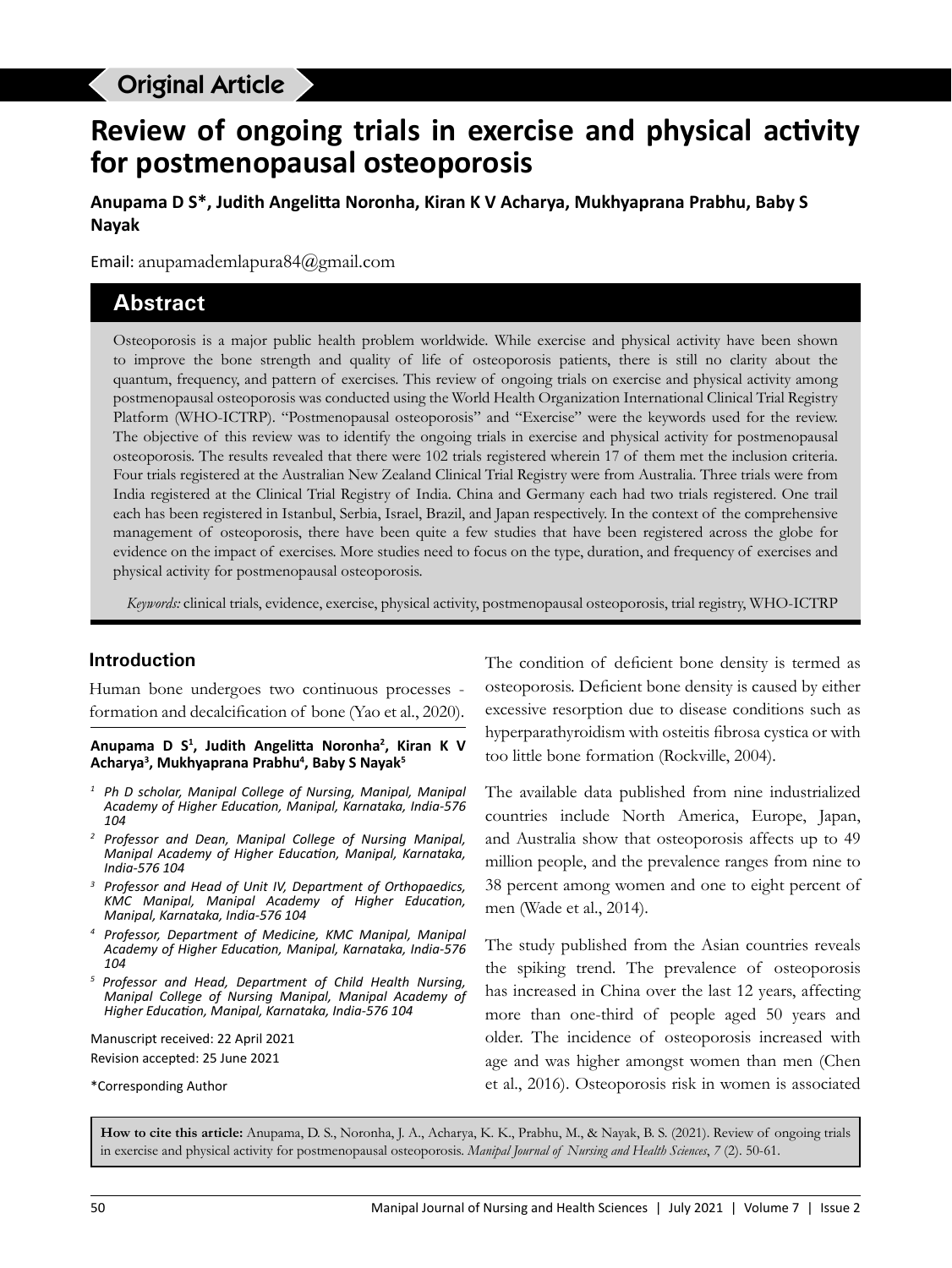with age, age of the menopause, and post-menopausal duration (Tian et al., 2017). It is more common among postmenopausal women, accounting for around 25 to 30 percent of its occurrence in the United States and similarly in Europe (Keen & Reddivari, 2020). According to WHO standards, a high proportion of elderly Australian women have osteoporosis (Henry et al., 2000). In India, osteoporosis among women is a major public health challenge, as the survey reveals, by 2015, about 230 million people over the age of 50 were confirmed to have been suffering from it (Khadilkar & Mandlik, 2015). Women in South India of the Asian sub-continent often suffers from low bone mineral density (Bala et al., 2016).

Management of postmenopausal osteoporosis encompasses non-pharmacological treatment, e.g., weight bearing, fall-prevention strategies, and therapeutic management (Michaelsson & Aspenberg, 2016). Consistent practice of lifestyle intervention reduces bone deterioration, which comprises adequate calcium and vitamin D supplements, regular exercises, smoking cessation, fall prevention advice, and the regulation of heavy alcohol usage (Rosen & Drezner, 2021). It is definitive that exercises are effective in treating osteoporosis, improving bone strength, and avoiding serious complications such as hip and spine fracture (Andreoli et al., 2012).

A recently published systematic review presented the trend of exercise in maintaining and improving bone mineral density (Benedetti et al., 2018). Earlier, a study conducted to evaluate the efficacy of postmenopausal osteoporosis exercises found that bone mass improvement was modest but significant (Aloia et al., 1978). In addition, a systematic review found that exercises are beneficial in improving and reversing osteoporosis. However, the quantum and types of exercises need to be further studied for postmenopausal osteoporosis (Hamilton et al., 2010). Along with the exercises, yoga is also found to be effective in the rehabilitation of osteoporotic patients (Tuzun et al., 2010).

There is always poor compliance to osteoporosis medications. The fear of drug-related side effects is the most quoted cause for the non-compliance

(Papaioannou et al., 2007). Comprehensive management of osteoporosis is focusing on lifestyle modification including exercises with or without medications. Exercise is now gaining acceptance and is still in the initial phase of research (Babu et al., 2013).

Past research publications illustrate the need for further research in this field. Currently, several studies have been registered in the various clinical trial registries around the world. However, the quantum of the studies is unknown. Therefore, this review will enable us to comprehend the number of studies registered, and it would enlighten and proliferate the interest in exercise and physical activity for the management of postmenopausal osteoporosis. It helps to highlight the research trends in this area and facilitates more collaborative research. Thus, the objective of this review was to identify the ongoing trials in exercise and physical activity for postmenopausal osteoporosis.

## **Materials and Methods**

The World Health Organization-International Clinical Trial Registry Platform (WHO-ICTRP) which is a database to access the complete view of research with all completed and ongoing trials in the world was searched. This trial registry can be accessible to those who are into policy formulation and to the public. It maintains transparency and acts as a quality control agency for trials worldwide. However, the collated information in the database is unavailable. This database cumulates the data from Australian New Zealand Clinical Trials Registry, Chinese Clinical Trial Registry, ClinicalTrials.gov, EU Clinical Trials Register (EU-CTR), Iranian registry of clinical trials (IRCT), ISRCTN, The Netherlands National Trial Register, Brazilian Clinical Trials Registry (ReBec), Clinical Trials Registry – India, Clinical Research Information Service - Republic of Korea, Cuban Public Registry of Clinical Trials, German Clinical Trials Register, Iranian Registry of Clinical Trials, Japan Primary Registries Network, Pan African Clinical Trial Registry, Sri Lanka Clinical Trials Registry, Thai Clinical Trials Registry (TCTR) and Peruvian Clinical Trials Registry (REPEC).

The database was searched using the keywords "postmenopausal osteoporosis" AND exercise OR "physical activity" OR yoga. The ongoing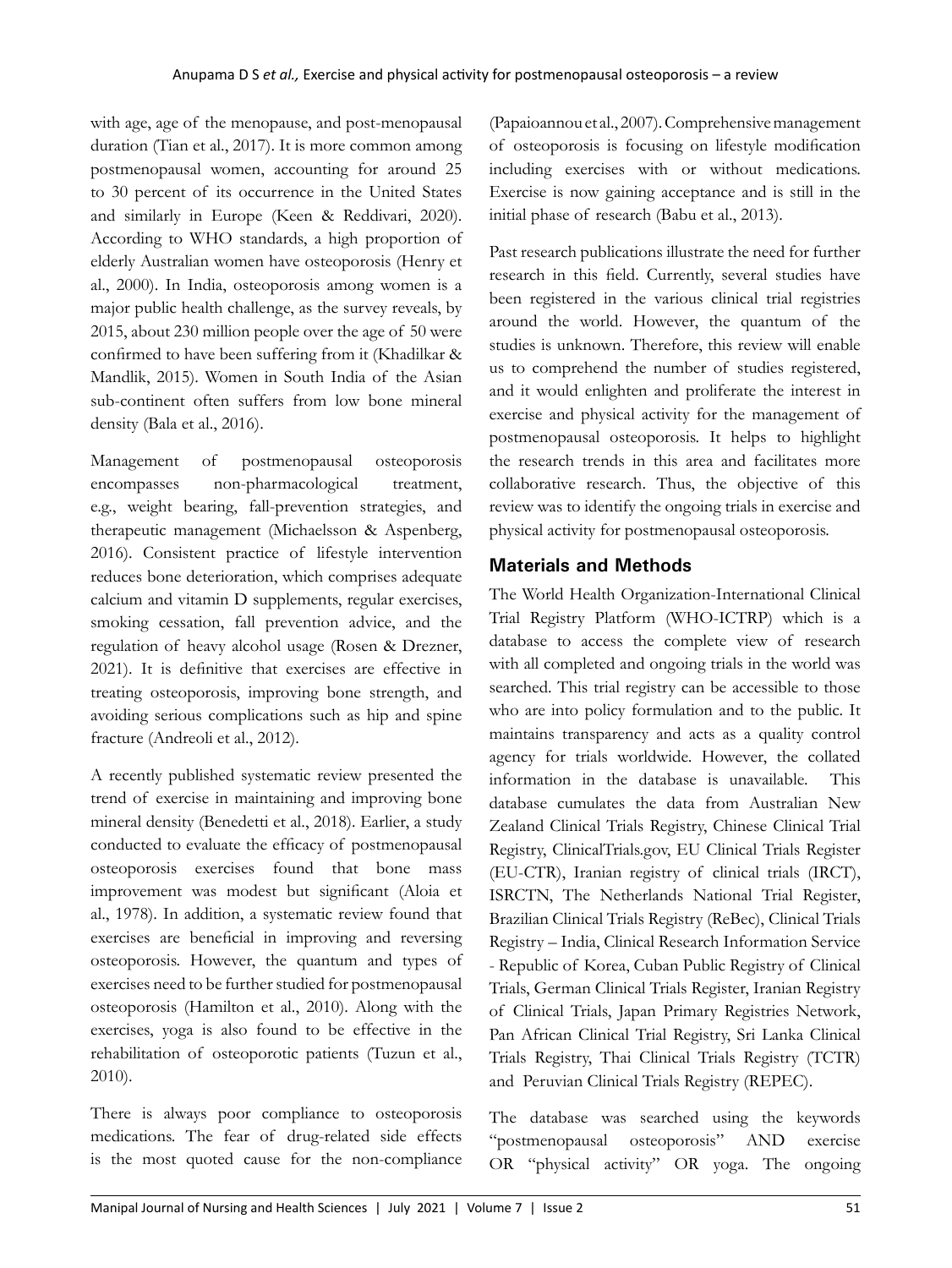trials on exercise training (any type of exercise) on postmenopausal osteoporotic patients were included. Completed and published trials were excluded. The trials were searched from their inception to Dec 2020.

#### *Inclusion criteria of the studies for this review*

**Population.** The trials, which included postmenopausal women with osteoporosis above 40 years were included.

**Intervention.** The study participants had undergone some kind of exercise, physical activity, and yoga. This could be combined with any other treatment modalities.

**Recruitment status.** Pre-initiation (those studies registered but not recruited) and actively recruiting

The data abstracted from the studies included the database in which the trial is registered, scientific title, year of registration, country, design, inclusion criteria, sample size, type of intervention, duration, and the status of the study.

#### **Results**

The initial search revealed 102 studies. Based on the recruitment status, inclusion criteria, type of intervention, only 17 studies were included in the review. There were three studies registered at CTRI of India, four trials from Australia registered at ACTRN, two each from Germany and China, one each from Istanbul, Serbia, Pakistan, and Israel were registered at clinicaltrials.gov. One from Brazil registered at NCN and one from Japan registered at JPRN-UMIN. Among the 85 studies which were excluded, 44 completed their trials, 21 trials included other than postmenopausal women like adolescents, children, men, and premenopausal women, ten trials included other diseases like breast cancer survivors, sarcopenia, etc., two trials were withdrawn or terminated, six trials included other interventions like drugs, fish liver oil, etc. and three studies had no updates on recruitment status. The details of excluded studies are summarized in Figure 1.



*Figure 1.* Details of the studies included in the review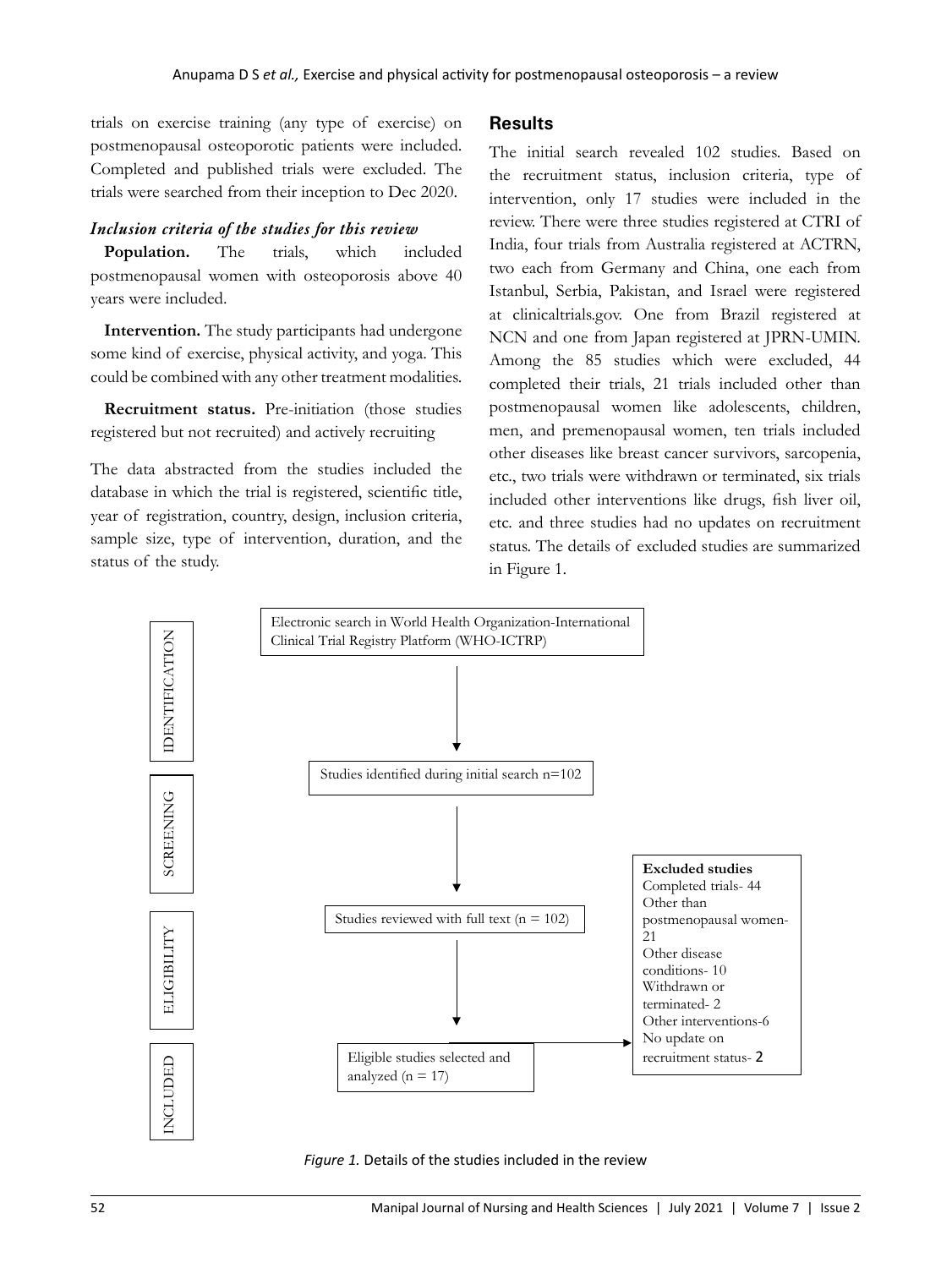The analysis of the studies exhibited that majority of the studies were randomized control trials (n=12), and five studies were of non-randomized trials. The sample size varied from 27 to 428. The interventions included were yoga, high-intensity resistance exercises, aerobic exercise, weight-bearing exercises, progressive resistance training exercises, and "Wu Xing Jian Gu" exercises. Among 16 studies selected, 11 were active and recruiting participants for the studies, the remaining studies were in the preinitiation period or not recruiting. A detailed description is given in Table 1.

The majority (13) of the trials with different interventions have a bone mineral density as the primary or secondary outcome measurement. Two studies have included yoga as the intervention with the different outcome measures such as bone health, quality of life, and compliance. Another study has the outcome of static balance score and dynamic balance score. Highintensity resistance exercises intervention is specified to evaluate its effect on BMD in two trials. Aerobic exercise was an intervention in two trials, one of which had enzyme activity of the matrix as an outcome measure, and bone mineral density in another trial. Weightbearing exercises and progressive resistance training are the key interventions with changes in the physical disability, isometric leg strength, bone mineral density, postural balance change as the outcome measures. Two trials included pain as the outcome measure.

### **Discussion**

This review provides the current details of the registered studies on the effect of exercise, physical activity, and yoga on postmenopausal osteoporosis, which are underway. There were a minimal number of trials registered across the globe. Maximum trials (4) were registered at ACTRN from Australia, next to it three trials from India at CTRI. China and Germany each registered two trials. One trail each has been registered in Istanbul, Serbia, Israel, Brazil, and Japan. An estimated 75 million people in Europe, the United States, and Japan are affected. In Europe alone, it is estimated that 22 million women between the age group of 50 and 84 years suffer from osteoporosis (International Osteoporosis Foundation, 2020).

Consequently, in comparison to the severity of the osteoporosis problem, the number of trials registered is much smaller.

There are many limitations amongst the trials identified. Firstly, not all the studies were randomized trials. Also, the interventions included in the trials are heterogeneous, such as yoga, high-intensity resistance exercises, progressive resistance training, and wholebody vibration with high-intensity resistance training and Wu Xing Jain gu exercises. Some trials along with exercises found to be paired with other lifestyle changes. The duration of follow-up varied from three months to 16 years. Every type of exercise and physical activity has an impact and effect on the body. Thus, the complexity in combining the exercises makes it very difficult to generalize.

A study conducted in Turkey compared the effects of yoga with classical osteoporotic exercise and found that yoga was effective in improving pain, social functions, and balancing (Tüzün et al., 2010). As per our review, only two trials were registered to evaluate yoga's effectiveness. In comparing standard osteoporotic exercises with yoga, more trials must be necessary. There was a trial registered to evaluate the impact of whole-body vibration in conjunction with exercises. Reported types of exercises in the trials vary from trial to trial. Thus, to establish strong evidence on exercise variety, more detailed work is needed.

The common primary outcome measure in all the studies was bone mineral density. In only one study, it was changed to the enzyme activity of matrix metalloproteinase with functional status improvement.

Further, strength hip fracture and vertebral fracture are the most common complications of osteoporosis (Varacallo & Pizzutillo, 2018). Lifestyle modifications make it more likely to prevent complications and improve the quality of life. In many studies, exercises are found to be effective in improving bone strength and preventing complications in women with postmenopausal osteoporosis. Even then, the pattern and frequency of exercises are still unclear. A current guideline recommends exercises for the prevention and management of osteoporosis. Further, many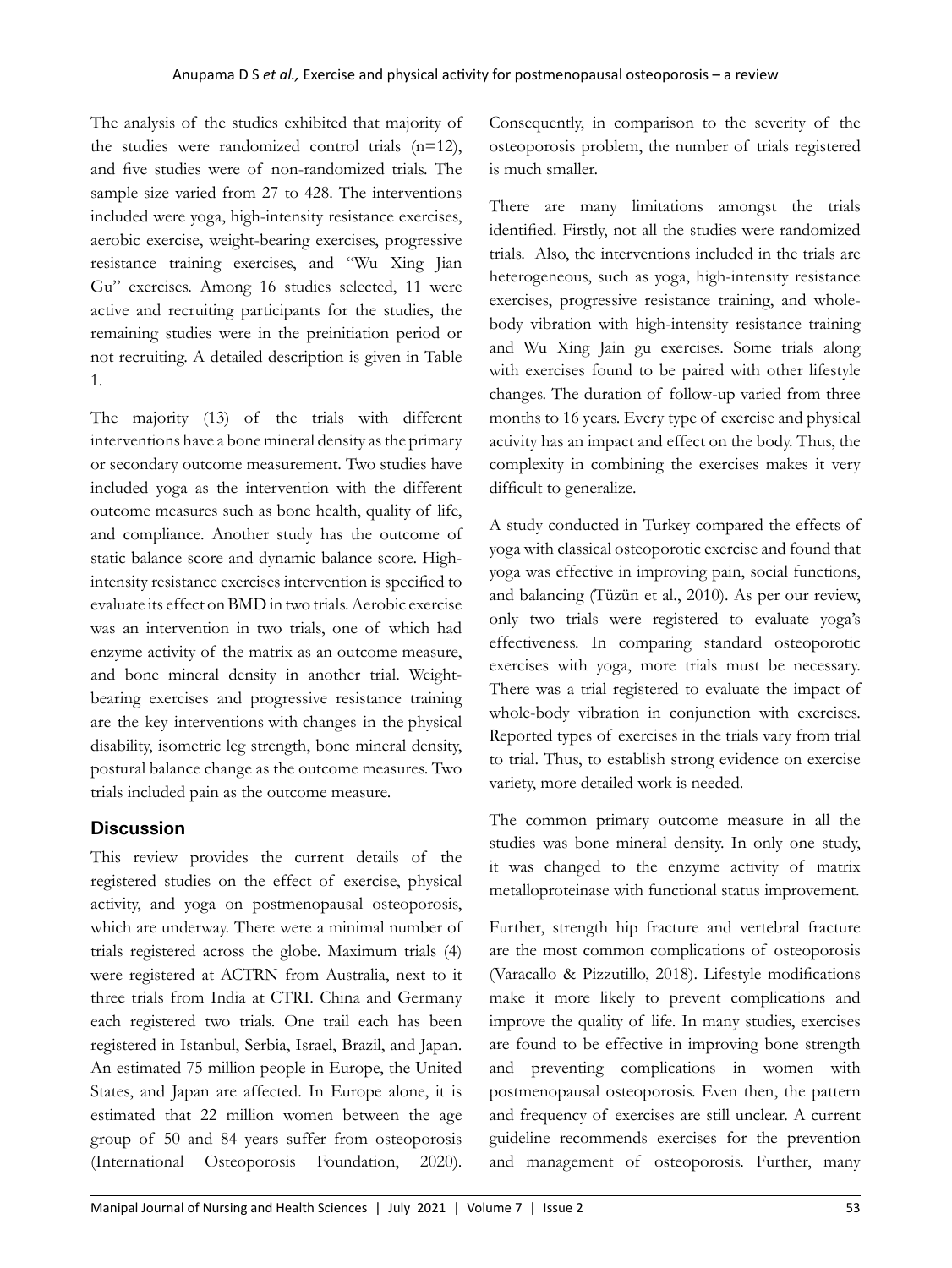| sutate                        | Recruiting                                                                                                                                                                                                                                                                         | Not yet recruiting                                                                                                                                                                                                                                             | Not yet recruiting                                                                                                                                                                                            |
|-------------------------------|------------------------------------------------------------------------------------------------------------------------------------------------------------------------------------------------------------------------------------------------------------------------------------|----------------------------------------------------------------------------------------------------------------------------------------------------------------------------------------------------------------------------------------------------------------|---------------------------------------------------------------------------------------------------------------------------------------------------------------------------------------------------------------|
| Outcome                       | 30-second sit to stand test.<br>1 RM for leg extensors.<br>1 RM for leg extensors<br>Time up and go test.<br>Lumbar spine BMD<br>Femoral neck BMD                                                                                                                                  | Compliance with physical activity<br>Primary outcome measures:<br>Compliance with dietary<br>Impact on bone health<br>Quality of life Changes<br>Secondary outcomes:<br>modifications<br>and yoga                                                              | secondary: BMD total hip, fat-free<br>para-vertebral muscle density.<br>maximum leg strength,<br><b>BMD</b> lumbar spine<br>muscle density,<br>menopausal<br>complaints,<br>mid-thigh<br>Primary:<br>mass,    |
| Duration                      | months<br>$\infty$                                                                                                                                                                                                                                                                 | 2.6 yrs                                                                                                                                                                                                                                                        | months<br>$\frac{8}{18}$                                                                                                                                                                                      |
| Intervention                  | challenging Balance Training<br>for 40-50 minutes sessions<br>will be given 2 times/week<br>Impact exercises, and High<br>High-intensity Progressive<br>In this group, Supervised<br>Resistance Training, High<br>intensity weight bearing/<br>progressively over eight<br>months. | supplementation along with<br>include a calcium-rich diet,<br>participants will be given<br>a basic bone health care<br>brisk walking for 30 min.<br>calcium, and vitamin D<br>Experiment: Yoga with<br>dietary modifications<br>Control: Non-yoga<br>program. | sessions of 40-45 min/week<br>supervised group exercise<br>High-Intensity Resistance<br>Ambulatory, consistently<br>(HIT-RT) and Endurance<br>training (Three training<br>exercise (HIT)<br>each).            |
| <b>azis alqmue?</b>           | 108                                                                                                                                                                                                                                                                                | 140                                                                                                                                                                                                                                                            | 27                                                                                                                                                                                                            |
| Inclusion criteria            | Good general health<br>women aged 45-70<br>Willing for exercise<br>ambulant without<br>Body mass index<br>Postmenopausal<br>(BMI) < 30 kg/m2<br>Community<br>walking aid<br>therapy<br>years.<br>$\bullet$<br>$\bullet$<br>$\bullet$<br>$\bullet$                                  | osteoporosis at femur<br>or lumbar spine using<br>Women aged 50 - 65<br>Normal ECG findings<br>Menopausal at least<br>do their day-to-day<br>Cognitive, able to<br>since five years<br>diagnosed as<br>activities.<br>years,<br><b>DXA</b>                     | deviation (SD) T-Score,<br>$(BMD) < -1.0$ standard<br>osteoporosis at the<br>femoral neck Bone<br>postmenopausal<br>lumbar spine or<br>mineral density<br>osteopenia and<br>women with<br>48-58 years<br>WHO) |
| Design                        | controlled trial<br>Randomized                                                                                                                                                                                                                                                     | Controlled Trial<br>randomized,<br>Active<br>Non-                                                                                                                                                                                                              | Interventional<br>(Clinical Trial)                                                                                                                                                                            |
| Country<br>Registn<br>Year of | 2020 Pakistan                                                                                                                                                                                                                                                                      | 2019 India                                                                                                                                                                                                                                                     | Germany<br>2019                                                                                                                                                                                               |
| Scientific title              | Postmenopausal women<br>Effects of High-Intensity<br>density and functional<br>Multi-Modal Exercise<br>Training on bone<br>performance in                                                                                                                                          | An intervention model<br>Bone exercise for life:<br>quality of life among<br>menopausal women<br>on bone health and                                                                                                                                            | Effects of an optimized<br>Osteoporosis (Actlife)<br>with Osteopenia and<br>Postmenopausal risk<br>18-months physical<br>exercise on (Early)-<br>factors in women                                             |
| <b>Database</b>               | ClinicalTrials.<br>Bov/US-NLM                                                                                                                                                                                                                                                      | CTRI/India                                                                                                                                                                                                                                                     | ClinicalTrials.<br>Bov/US-NLM                                                                                                                                                                                 |
| $\epsilon$<br>5               | $\overline{ }$                                                                                                                                                                                                                                                                     | $\sim$                                                                                                                                                                                                                                                         | 3                                                                                                                                                                                                             |

## Anupama D S *et al.,* Exercise and physical activity for postmenopausal osteoporosis – a review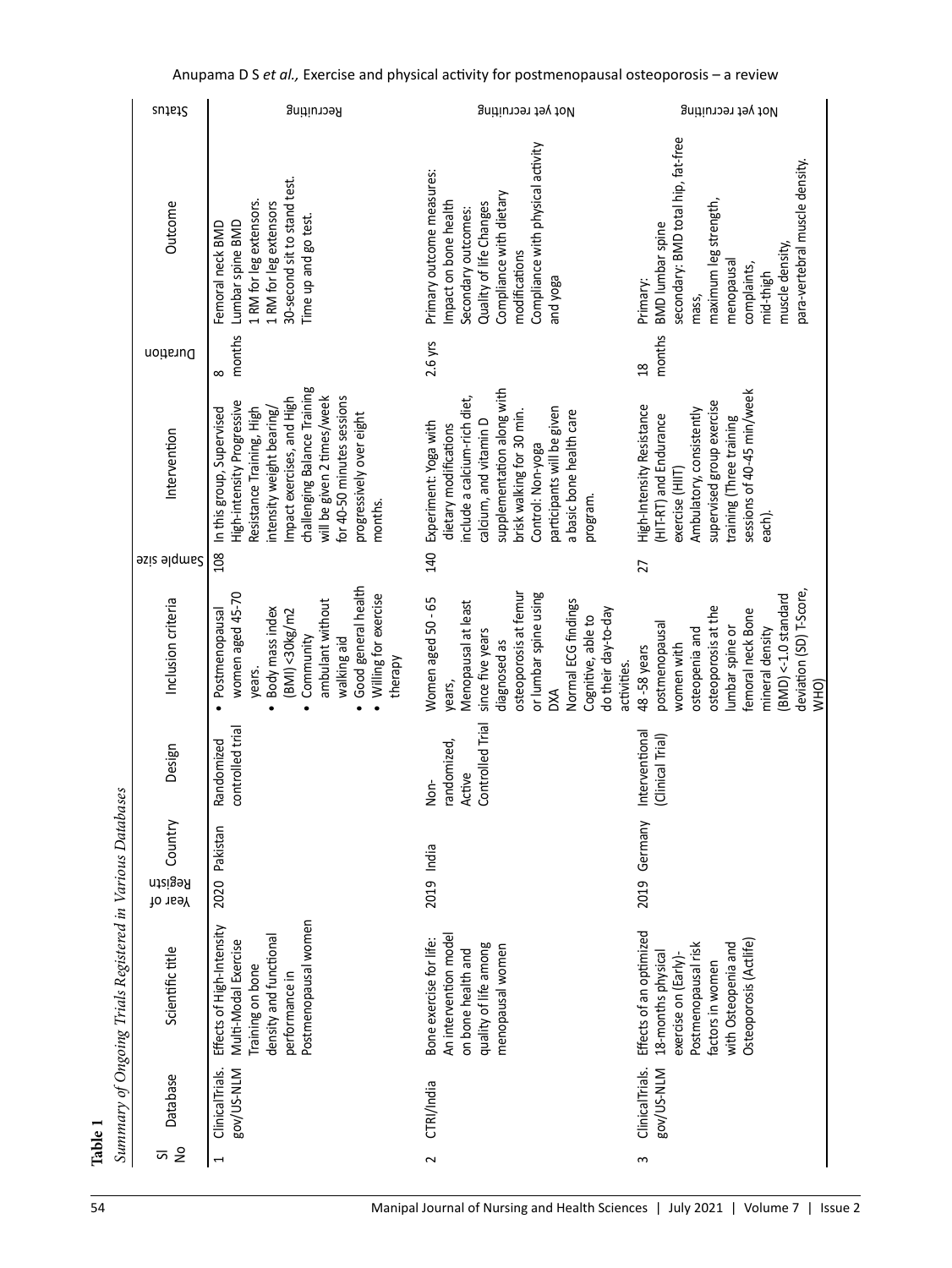| <b>sutate</b>                 | Not yet recruiting                                                                                                                                                                                                                                                       | Recruiting                                                                                                                                                                                                               | Recruiting                                                                                                                                                                                                                                                                                                                                                                                                                                                                                                |                                                 |
|-------------------------------|--------------------------------------------------------------------------------------------------------------------------------------------------------------------------------------------------------------------------------------------------------------------------|--------------------------------------------------------------------------------------------------------------------------------------------------------------------------------------------------------------------------|-----------------------------------------------------------------------------------------------------------------------------------------------------------------------------------------------------------------------------------------------------------------------------------------------------------------------------------------------------------------------------------------------------------------------------------------------------------------------------------------------------------|-------------------------------------------------|
| Outcome                       | physical functional ability and<br>medication adherence.<br>Secondary outcome:<br>Bone health status,<br>Primary outcome:<br>Quality of life                                                                                                                             | Timed sit and walk test score.<br>Single leg stance test score<br>landem stance test score<br>Tandem walk test score.<br>Berg balance test score<br>Dynamic balance score<br>Static balance score                        | assessment of the musculoskeletal<br>Timed-Up and Go Test" (TUG test)<br>metalloproteinase 1 (TIMP-1) in<br>system using "One-Leg Stance<br>"Chair Rising Test". Functional<br>musculoskeletal system using<br>musculoskeletal system using<br>changes in enzyme activity of<br>functional assessment of the<br>unctional assessment of the<br>and tissue inhibitor of matrix<br>matrix metalloproteinase-9,<br>matrix metalloproteinase-2,<br>Secondary outcome:<br>Primary outcome<br>serum<br>Test $"$ | Detection of genotypes for the<br>polymorphisms |
| Duration                      | months<br>9                                                                                                                                                                                                                                                              | months<br>9                                                                                                                                                                                                              | weeks<br>$\overline{c}$                                                                                                                                                                                                                                                                                                                                                                                                                                                                                   |                                                 |
| Intervention                  | department and asked them<br>to practice at least thrice in<br>a week by looking into the<br>Exercises will be taught to<br>Brochure on osteoporosis<br>a patient once, on their<br>intervention program:<br>visit to the outpatient<br>Lifestyle modification<br>video. | patients will be referred to<br>Both groups will be taught<br>To learn the exercises, the<br>certified by yoga alliance.<br>a yoga-training program<br>The yoga group will be<br>taught "tree pose".<br>exercise series. | weeks. Resistance training<br>and lower extremities and<br>walk, 3-5 km/h, lasting 50<br>and balance exercises will<br>five days per week, for 12<br>the muscles of the upper<br>minutes per day, at least<br>program and will involve<br>be conducted as a group<br>Aerobic exercise will be<br>exercises to strengthen<br>conducted as a dose<br>balance exercises.                                                                                                                                     |                                                 |
| <b>azis alqmue?</b>           | 120                                                                                                                                                                                                                                                                      | 50                                                                                                                                                                                                                       | 100                                                                                                                                                                                                                                                                                                                                                                                                                                                                                                       |                                                 |
| Inclusion criteria            | women whose bone<br>between 1 and 2.5<br>Postmenopausal<br>density score is<br>±SD                                                                                                                                                                                       | score of bone mineral<br>35-85-year females<br>densitometry lower<br>- Patients with a T<br>than -2.5.                                                                                                                   | osteo-densitometry.<br>diagnosed by central<br>Females 50-70 years<br>Osteoporosis,                                                                                                                                                                                                                                                                                                                                                                                                                       |                                                 |
| Design                        | parallel-group<br>Randomized,<br>trial method                                                                                                                                                                                                                            | Randomized.<br>Intervention<br>model                                                                                                                                                                                     | Interventional<br>(Clinical Trial).                                                                                                                                                                                                                                                                                                                                                                                                                                                                       |                                                 |
| Country<br>Registn<br>Year of | 2019 India                                                                                                                                                                                                                                                               | Istanbul<br>2019                                                                                                                                                                                                         | Serbia<br>2018                                                                                                                                                                                                                                                                                                                                                                                                                                                                                            |                                                 |
| Scientific title              | among postmenopausal<br>osteoporosis: A mixed-<br>on quality of life, bone<br>medication adherence<br>health status, physical<br>function capacity and<br>intervention program<br>lifestyle modification<br>Effectiveness of<br>method study.<br>women with              | (Tree<br>in the patients with<br>Asana 'Vrksasana<br>The effect of Yoga<br>Pose)' on balance<br>osteoporosis                                                                                                             | matrix metalloproteinase<br>Influence of specifically<br>and functional status<br>program on serum<br>designed exercise<br>Postmenopausal<br>in women with<br>Osteoporosis.                                                                                                                                                                                                                                                                                                                               |                                                 |
| Database                      | CTRI/India                                                                                                                                                                                                                                                               | Bov/US-NLM<br>ClinicalTrials.                                                                                                                                                                                            | Bov/US-NLM<br>Clinical trials.                                                                                                                                                                                                                                                                                                                                                                                                                                                                            |                                                 |
| $\frac{1}{2}$<br>5            | 4                                                                                                                                                                                                                                                                        | LŊ                                                                                                                                                                                                                       | 9                                                                                                                                                                                                                                                                                                                                                                                                                                                                                                         |                                                 |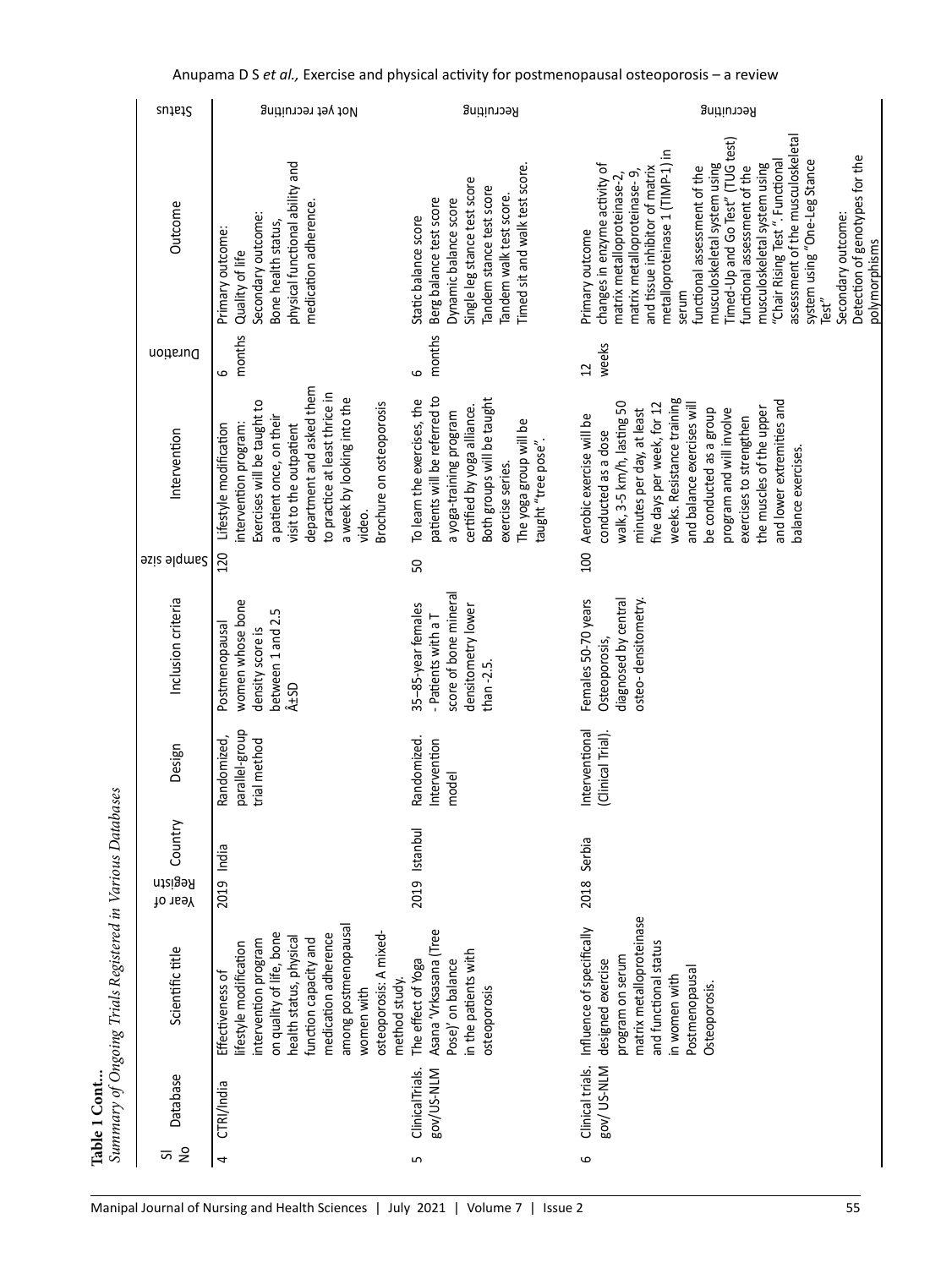| sutate                        | Recruiting                                                                                                                                                                                           | Recruiting                                                                                                                                                                                                                                                                                                        | Recruiting                                                                                                                                                                                                      |
|-------------------------------|------------------------------------------------------------------------------------------------------------------------------------------------------------------------------------------------------|-------------------------------------------------------------------------------------------------------------------------------------------------------------------------------------------------------------------------------------------------------------------------------------------------------------------|-----------------------------------------------------------------------------------------------------------------------------------------------------------------------------------------------------------------|
| Outcome                       | Change in lumbar range of motion<br>change in health-related quality<br>Change of physical disability<br>change in pain intensity,<br>- flexion and extension,<br>Secondary:<br>Primary:<br>of life. | Grip strength is measured by a grip<br>Isometric leg strength is measured<br>Lower body strength, endurance,<br>Functional ability and risk of fall.<br>strength dynamometer,<br>Secondary outcomes:<br>and muscular power.<br>by the strain gauge,<br>Primary outcomes:<br>Body composition,<br>Quality of life, | Bone turnover markers, c-terminal<br>procollagen type 1 propeptide<br>lean skeletal muscle mass,<br>telopeptide (B-CTX), and<br>bone microarchitecture,<br>Bone mineral density,<br>Primary outcome:<br>(P1NP). |
| Duration                      | months<br>$\infty$                                                                                                                                                                                   | weeks<br>$\Omega$                                                                                                                                                                                                                                                                                                 | weeks<br>16                                                                                                                                                                                                     |
| Intervention                  | non-weight-bearing posture.<br>Control group: Non-weight-<br>performing exercises in a<br>Performing exercises in a<br>weight-bearing posture<br>Weight-bearing group:<br>bearing group              | education and 50% exercise.<br>sessions for ten weeks. The<br>100% exercise (progressive<br>Treatments comprise two<br>first session each week is<br>resistance training), the<br>one-hour group-based<br>second session is 50%                                                                                   | increase in the volume and<br>will involve a progressive<br>intensity of high-impact<br>exercise, in the form of<br>hopping and skipping.<br>Exercise intervention                                              |
| <b>Sample size</b>            | $\overline{a}$                                                                                                                                                                                       | 45                                                                                                                                                                                                                                                                                                                | 50                                                                                                                                                                                                              |
| Inclusion criteria            | pain for the last three<br>osteoporosis (T score<br>50 years and more<br>suffered from non-<br>specific low back<br>women who had<br>months or more.<br>lower than -2.5)<br>women with               | Both male and female<br>osteoporosis, or poor<br>individuals aged 50<br>years or older who<br>with a walking aid)<br>are independently<br>risk of sarcopenia,<br>mobile (including<br>a history of, or at<br>Individuals with<br>balance.                                                                         | Confirmed by DXA scan<br>menopause-Low BMD<br>hip or lumbar spine).<br>$(-1.0$ T-score at the<br>45 years and above<br>and experienced                                                                          |
| Design                        | Interventional<br>(Clinical Trial)<br>randomized<br>Non-                                                                                                                                             | randomized<br>Non-<br>trial                                                                                                                                                                                                                                                                                       | randomized<br>Non-<br>trial                                                                                                                                                                                     |
| Country<br>Registn<br>Year of | 2018 Israel                                                                                                                                                                                          | 2018 Australia                                                                                                                                                                                                                                                                                                    | Australia<br>2018                                                                                                                                                                                               |
| Scientific title              | Comparison of the effect<br>on osteoporotic women<br>weight bearing protocol<br>with chronic low back<br>of a weight-bearing<br>protocol and a non-<br>pain                                          | morbidities associated<br>at alleviating multiple<br>group-based exercise<br>The effectiveness of<br>physiology services<br>with ageing.                                                                                                                                                                          | women with low bone<br>targeting bone health<br>Wearable devices for<br>in post-menopausal<br>assessing exercise<br>mineral density                                                                             |
| Database                      | Bov/ US-NLM<br>Clinicaltrials.                                                                                                                                                                       | Australia<br>ACTRN/                                                                                                                                                                                                                                                                                               | Australia<br>ACTRN/                                                                                                                                                                                             |
| $\frac{1}{2}$<br>ᠳ            | $\overline{ }$                                                                                                                                                                                       | $\infty$                                                                                                                                                                                                                                                                                                          | Ō                                                                                                                                                                                                               |

Anupama D S *et al.,* Exercise and physical activity for postmenopausal osteoporosis – a review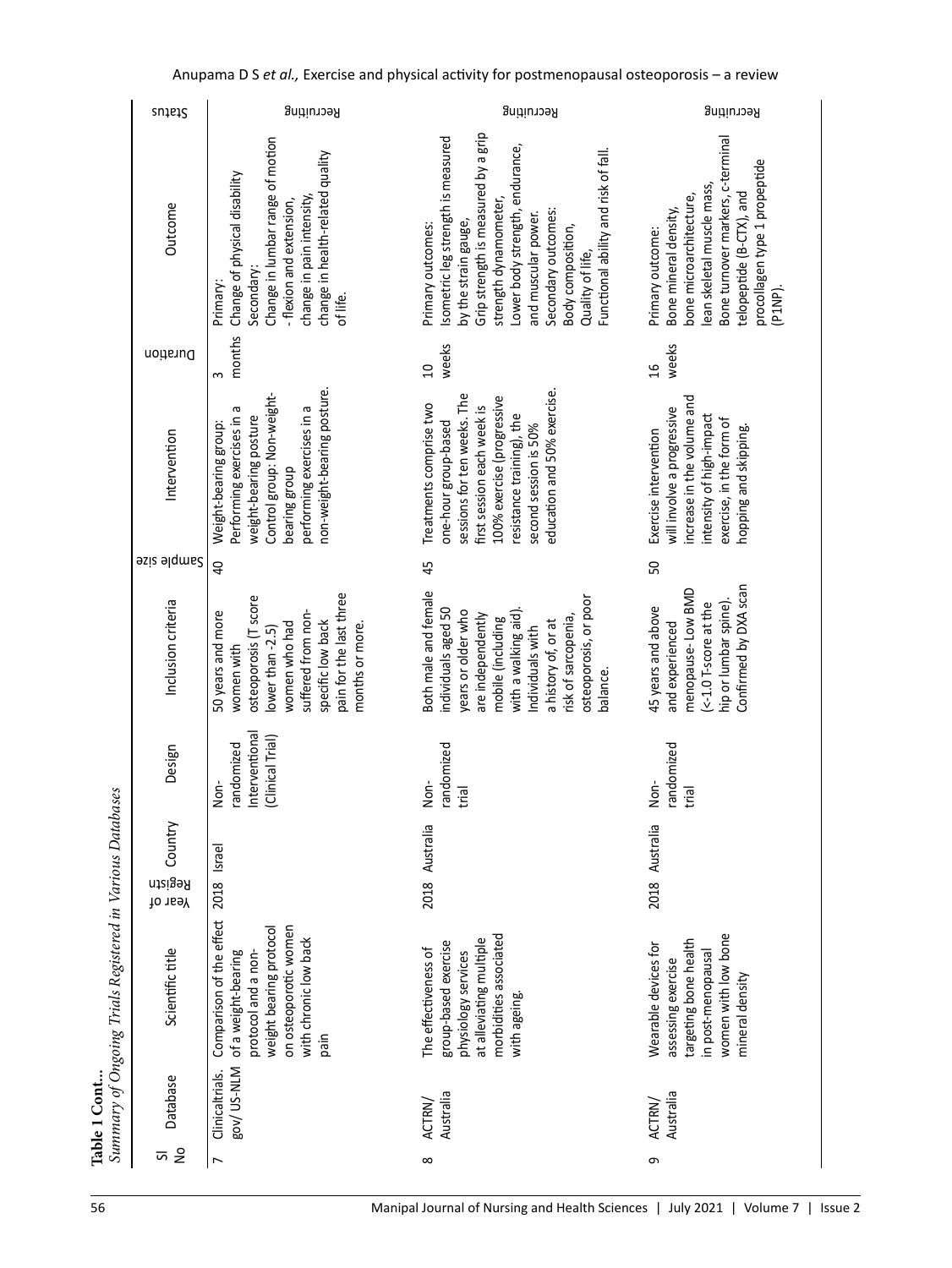| Muscular strength - one maximal<br><b>BMC Areal Bone Mineral Density</b><br>J.<br>Postural balance - semi-static -<br>Muscular strength - Hand grip<br>Muscular strength - Isokinetic<br>density (BMD) of the total hip<br>Change in areal bone mineral<br>Postural balance - dynamic -<br>Body composition and bone<br>(aBMD) at the femoral neck,<br>Questionnaire (MHQ) upper<br>Questionnaire (MHQ) upper<br>Shoulder range of motion.<br>mineral density - change.<br>BMC at the lumbar spine,<br>Michigan Hand outcome<br>Michigan hand outcome<br>repetition (RM)-change.<br>dynamometry - change.<br>Level of physical activity<br>(DXA) and lumbar spine.<br>Outcome<br>Bone mineral density<br>BMC at the total hip,<br>Secondary outcome:<br>BMD at the forearm.<br>Secondary outcome:<br>extremity function.<br>Primary outcome:<br>Primary outcome:<br>Primary outcome:<br>Pinch strength<br>Quality of life<br>Grip strength<br>Secondary:<br>change,<br>change.<br>change<br>months<br>months<br>weeks<br>Duration<br>$\overline{c}$<br>$\infty$<br>$\infty$<br>lactose, without the vitamin<br>resistance-training program.<br>bearing, and hand exercises<br>(25,000 IU/week each) and<br>perform with a progressive<br>High-intensity progressive<br>months five times a week.<br>colouration, composed of<br>involving aerobic, weight<br>loading exercise program<br>The experimental group,<br>week, is in two capsules<br>equal size, volume, and<br>Routine medical care is<br>given by the Physician.<br>which will supplement<br>The placebo group will<br>resistance and impact<br>will be given for three<br>inject two capsules of<br>vitamin D3 50,000 IU/<br>Intervention<br>Structured exercises<br>D3 supplement.<br>Control group:<br>160<br>366<br><b>Sample size</b><br>$\overline{a}$<br>- Community ambulant<br>- Low bone mass (BMD<br>- Taking antiresorptive<br>mineral density lower<br>Good general health<br>> 1 SD below the age-<br>Inclusion criteria<br>without walking aid<br>women (>=5 years)<br>than-1.5 standard<br>osteopenia (bone<br>- Osteoporosis or<br>deviations of the<br>postmenopausal<br>postmenopausal<br>$-Age > 60$ years.<br>Type 2 diabetes<br>matched mean)<br>mellitus with<br>osteoporosis.<br>40-65 years<br>T-score);<br>45 years<br>agents<br>Controlled trial<br>controlled trial<br>parallel-group,<br>Interventional<br>double-blind<br>Randomized,<br>Randomized<br>Randomized<br>intervention<br>prospective<br>clinical trial,<br>Design<br>controlled<br>placebo-<br>placebo-<br>Country<br>2017 Australia<br>Brazil<br>2017 India<br>Registn<br>2019<br>Year of<br>postural balance training<br>not be on antiresorptive<br>life and hand function in<br>type 2 diabetes mellitus<br>risk in postmenopausal<br>women with low bone<br>Effect of high-intensity<br>mass who may or may<br>bone medication: The<br>resistance and impact<br>program on quality of<br>with postmenopausal<br>muscle strength and<br>in vulnerable elderly<br>based rehabilitation<br>Scientific title<br>training on fracture<br>Effects of Vitamin D<br>supplementation in<br>structured exercise-<br>Effectiveness of<br>MEDEX-OP trial<br>osteoporosis.<br>women<br>Bov/US-NLM<br>Clinical trials.<br><b>Database</b><br>CTRI/India<br>Australia<br>ACTRN/<br>$\tilde{z}$<br>$\overline{a}$<br>$\overline{1}$<br>$\overline{11}$<br>ज | sutate | Recruiting | Recruiting | Recruiting         |
|---------------------------------------------------------------------------------------------------------------------------------------------------------------------------------------------------------------------------------------------------------------------------------------------------------------------------------------------------------------------------------------------------------------------------------------------------------------------------------------------------------------------------------------------------------------------------------------------------------------------------------------------------------------------------------------------------------------------------------------------------------------------------------------------------------------------------------------------------------------------------------------------------------------------------------------------------------------------------------------------------------------------------------------------------------------------------------------------------------------------------------------------------------------------------------------------------------------------------------------------------------------------------------------------------------------------------------------------------------------------------------------------------------------------------------------------------------------------------------------------------------------------------------------------------------------------------------------------------------------------------------------------------------------------------------------------------------------------------------------------------------------------------------------------------------------------------------------------------------------------------------------------------------------------------------------------------------------------------------------------------------------------------------------------------------------------------------------------------------------------------------------------------------------------------------------------------------------------------------------------------------------------------------------------------------------------------------------------------------------------------------------------------------------------------------------------------------------------------------------------------------------------------------------------------------------------------------------------------------------------------------------------------------------------------------------------------------------------------------------------------------------------------------------------------------------------------------------------------------------------------------------------------------------------------------------------------------------------------------------------------------------------------------------------------------------------------------------------------------------------------------------------------------------------------------------------------------------------------------------------------------------------------------------------------------------------------------------------------------------------------------------------------------|--------|------------|------------|--------------------|
|                                                                                                                                                                                                                                                                                                                                                                                                                                                                                                                                                                                                                                                                                                                                                                                                                                                                                                                                                                                                                                                                                                                                                                                                                                                                                                                                                                                                                                                                                                                                                                                                                                                                                                                                                                                                                                                                                                                                                                                                                                                                                                                                                                                                                                                                                                                                                                                                                                                                                                                                                                                                                                                                                                                                                                                                                                                                                                                                                                                                                                                                                                                                                                                                                                                                                                                                                                                                         |        |            |            | extremity function |
|                                                                                                                                                                                                                                                                                                                                                                                                                                                                                                                                                                                                                                                                                                                                                                                                                                                                                                                                                                                                                                                                                                                                                                                                                                                                                                                                                                                                                                                                                                                                                                                                                                                                                                                                                                                                                                                                                                                                                                                                                                                                                                                                                                                                                                                                                                                                                                                                                                                                                                                                                                                                                                                                                                                                                                                                                                                                                                                                                                                                                                                                                                                                                                                                                                                                                                                                                                                                         |        |            |            |                    |
|                                                                                                                                                                                                                                                                                                                                                                                                                                                                                                                                                                                                                                                                                                                                                                                                                                                                                                                                                                                                                                                                                                                                                                                                                                                                                                                                                                                                                                                                                                                                                                                                                                                                                                                                                                                                                                                                                                                                                                                                                                                                                                                                                                                                                                                                                                                                                                                                                                                                                                                                                                                                                                                                                                                                                                                                                                                                                                                                                                                                                                                                                                                                                                                                                                                                                                                                                                                                         |        |            |            |                    |
|                                                                                                                                                                                                                                                                                                                                                                                                                                                                                                                                                                                                                                                                                                                                                                                                                                                                                                                                                                                                                                                                                                                                                                                                                                                                                                                                                                                                                                                                                                                                                                                                                                                                                                                                                                                                                                                                                                                                                                                                                                                                                                                                                                                                                                                                                                                                                                                                                                                                                                                                                                                                                                                                                                                                                                                                                                                                                                                                                                                                                                                                                                                                                                                                                                                                                                                                                                                                         |        |            |            |                    |
|                                                                                                                                                                                                                                                                                                                                                                                                                                                                                                                                                                                                                                                                                                                                                                                                                                                                                                                                                                                                                                                                                                                                                                                                                                                                                                                                                                                                                                                                                                                                                                                                                                                                                                                                                                                                                                                                                                                                                                                                                                                                                                                                                                                                                                                                                                                                                                                                                                                                                                                                                                                                                                                                                                                                                                                                                                                                                                                                                                                                                                                                                                                                                                                                                                                                                                                                                                                                         |        |            |            |                    |
|                                                                                                                                                                                                                                                                                                                                                                                                                                                                                                                                                                                                                                                                                                                                                                                                                                                                                                                                                                                                                                                                                                                                                                                                                                                                                                                                                                                                                                                                                                                                                                                                                                                                                                                                                                                                                                                                                                                                                                                                                                                                                                                                                                                                                                                                                                                                                                                                                                                                                                                                                                                                                                                                                                                                                                                                                                                                                                                                                                                                                                                                                                                                                                                                                                                                                                                                                                                                         |        |            |            |                    |
|                                                                                                                                                                                                                                                                                                                                                                                                                                                                                                                                                                                                                                                                                                                                                                                                                                                                                                                                                                                                                                                                                                                                                                                                                                                                                                                                                                                                                                                                                                                                                                                                                                                                                                                                                                                                                                                                                                                                                                                                                                                                                                                                                                                                                                                                                                                                                                                                                                                                                                                                                                                                                                                                                                                                                                                                                                                                                                                                                                                                                                                                                                                                                                                                                                                                                                                                                                                                         |        |            |            |                    |
|                                                                                                                                                                                                                                                                                                                                                                                                                                                                                                                                                                                                                                                                                                                                                                                                                                                                                                                                                                                                                                                                                                                                                                                                                                                                                                                                                                                                                                                                                                                                                                                                                                                                                                                                                                                                                                                                                                                                                                                                                                                                                                                                                                                                                                                                                                                                                                                                                                                                                                                                                                                                                                                                                                                                                                                                                                                                                                                                                                                                                                                                                                                                                                                                                                                                                                                                                                                                         |        |            |            |                    |
|                                                                                                                                                                                                                                                                                                                                                                                                                                                                                                                                                                                                                                                                                                                                                                                                                                                                                                                                                                                                                                                                                                                                                                                                                                                                                                                                                                                                                                                                                                                                                                                                                                                                                                                                                                                                                                                                                                                                                                                                                                                                                                                                                                                                                                                                                                                                                                                                                                                                                                                                                                                                                                                                                                                                                                                                                                                                                                                                                                                                                                                                                                                                                                                                                                                                                                                                                                                                         |        |            |            |                    |
|                                                                                                                                                                                                                                                                                                                                                                                                                                                                                                                                                                                                                                                                                                                                                                                                                                                                                                                                                                                                                                                                                                                                                                                                                                                                                                                                                                                                                                                                                                                                                                                                                                                                                                                                                                                                                                                                                                                                                                                                                                                                                                                                                                                                                                                                                                                                                                                                                                                                                                                                                                                                                                                                                                                                                                                                                                                                                                                                                                                                                                                                                                                                                                                                                                                                                                                                                                                                         |        |            |            |                    |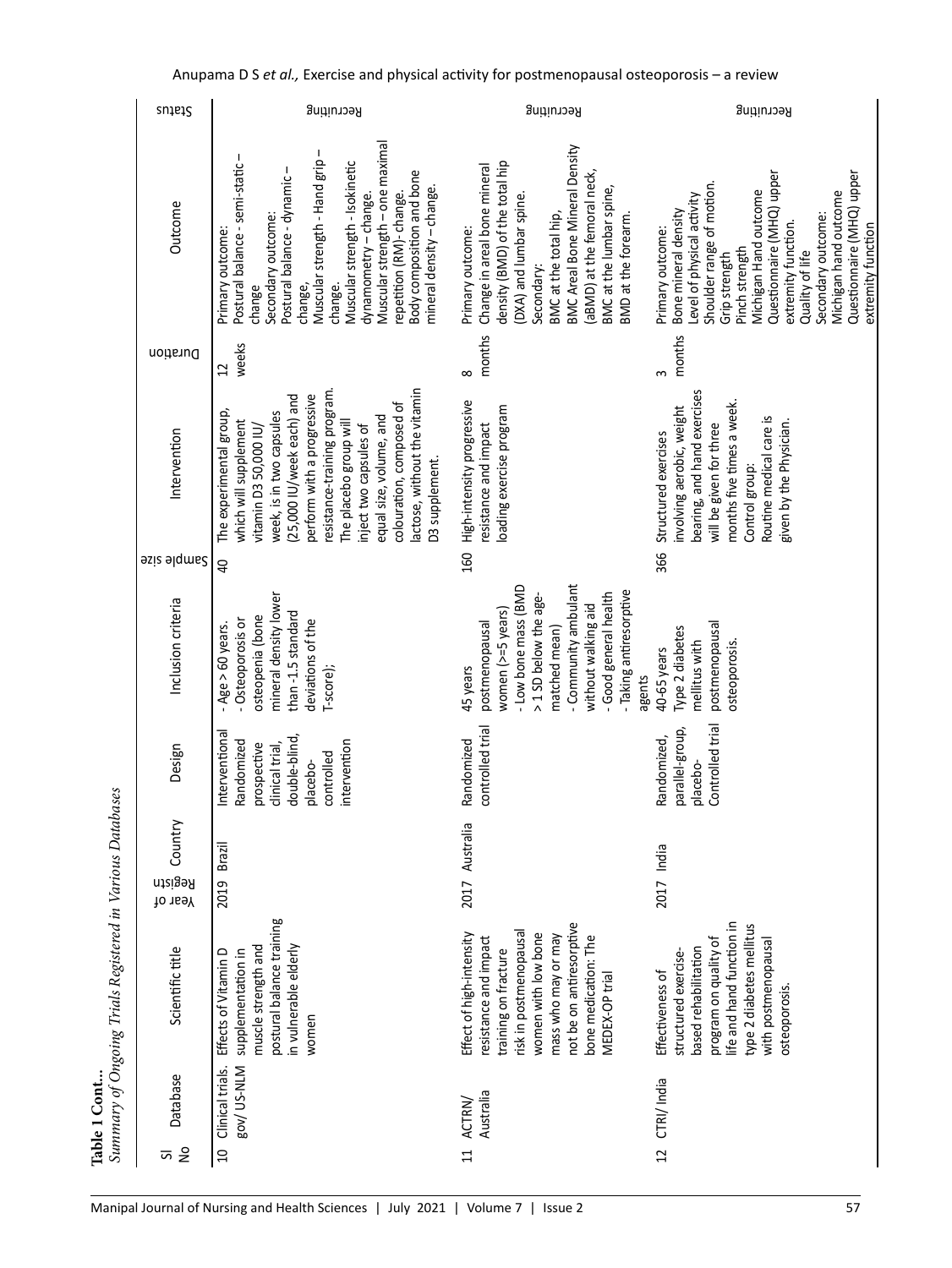| sutate                        | Not yet recruiting No updates                                                                                                                                                                                                           | Recruiting                                                                                                                                                                                                                                                                                    | Preinitiation/Pending                                                                                                                                                                                                                                                                                                  |
|-------------------------------|-----------------------------------------------------------------------------------------------------------------------------------------------------------------------------------------------------------------------------------------|-----------------------------------------------------------------------------------------------------------------------------------------------------------------------------------------------------------------------------------------------------------------------------------------------|------------------------------------------------------------------------------------------------------------------------------------------------------------------------------------------------------------------------------------------------------------------------------------------------------------------------|
| Outcome                       | Bone biochemistry<br>awa                                                                                                                                                                                                                | Bone mineral density<br>Athletic ability<br>Primary:<br>S-CTX<br>PINP <sub>2</sub>                                                                                                                                                                                                            | The transition of low back pain by<br>muscle strength, changes in the<br>- Changes in bone metabolism<br>- Changes in intramuscular fat<br>- Bone density, muscle mass,<br>- Trends of low back pain<br>numerical rating scale<br>degeneration.<br>body's ability.<br>(JOABPEQ).<br>Secondary:<br>markers.<br>Primary: |
| Duration                      | $2$ yrs                                                                                                                                                                                                                                 | $1 \vee r$                                                                                                                                                                                                                                                                                    | clear<br><b>Not</b>                                                                                                                                                                                                                                                                                                    |
| Intervention                  | exercise which includes five<br>"Wu Xing Jian Gu Exercise"<br>(It is the Chinese form of<br>elements)                                                                                                                                   | table (RPE) monitor exercise<br>stride jump of the way. Each<br>intensity and be controlled<br>of perceived exertion level<br>jumps 8-15 times in a row,<br>enough rest between the<br>Double leg jump training,<br>groups, five groups. Use<br>jumping form repeated<br>at RPE 13-15 points. | (bisphosphonate, vitamin<br>(bisphosphonate, vitamin<br>D3) without exercise<br>D3) with exercise.<br>Drug therapy<br>Intervention:<br>Drug therapy<br>Control:                                                                                                                                                        |
| Sample aize                   | 194                                                                                                                                                                                                                                     | 100                                                                                                                                                                                                                                                                                           | 72                                                                                                                                                                                                                                                                                                                     |
| Inclusion criteria            | osteoporosis, aged 60<br>tumour or accept the<br>diagnostic criteria for<br>relevant treatment<br>- Did not use drugs<br>To meet the WHO<br>- Did not find the<br>within five years.<br>that affect bone<br>metabolism.<br>to 75 years. | years after menopause<br>than 37% or T value of<br>old; total bone mass<br>decreased by more<br>Females within 10<br>aged 50-70 years<br>$small -2.5.$                                                                                                                                        | Men and women 50-90<br>muscle mass reduction.<br>years old osteoporosis<br>patients. In DXA, bone<br>lumbar spine or femur.<br>than 80% in either the<br>sarcopenia, who have<br>- Patients that meet<br>density YAM is less<br>the definition of                                                                      |
| Design                        | Interventional<br>study                                                                                                                                                                                                                 | Interventional<br>study                                                                                                                                                                                                                                                                       | Randomized<br>control trial                                                                                                                                                                                                                                                                                            |
| Country<br>Registn<br>Year of | 2016 China                                                                                                                                                                                                                              | China<br>2016                                                                                                                                                                                                                                                                                 | 2015 Japan                                                                                                                                                                                                                                                                                                             |
| Scientific title              | The study of the clinical<br>effect of appropriate<br>technology 'Wu xing<br>Jian Gu Exercise' on<br>osteoporosis.                                                                                                                      | bone mineral density<br>women with severe<br>in postmenopausal<br>exercise modes on<br>Effect of different<br>osteoporosis.                                                                                                                                                                   | Effect of exercise on<br>low back pain from<br>osteoporosis and<br>sarcopenia.                                                                                                                                                                                                                                         |
| <b>Database</b>               | ChiCTR-INR/<br>China                                                                                                                                                                                                                    | ChicTR/<br>China                                                                                                                                                                                                                                                                              | JPRN-UMIN/<br>neder                                                                                                                                                                                                                                                                                                    |
| $\geq$<br>ᇬ                   | 13                                                                                                                                                                                                                                      | $\overline{1}$                                                                                                                                                                                                                                                                                | 15                                                                                                                                                                                                                                                                                                                     |

## Anupama D S *et al.,* Exercise and physical activity for postmenopausal osteoporosis – a review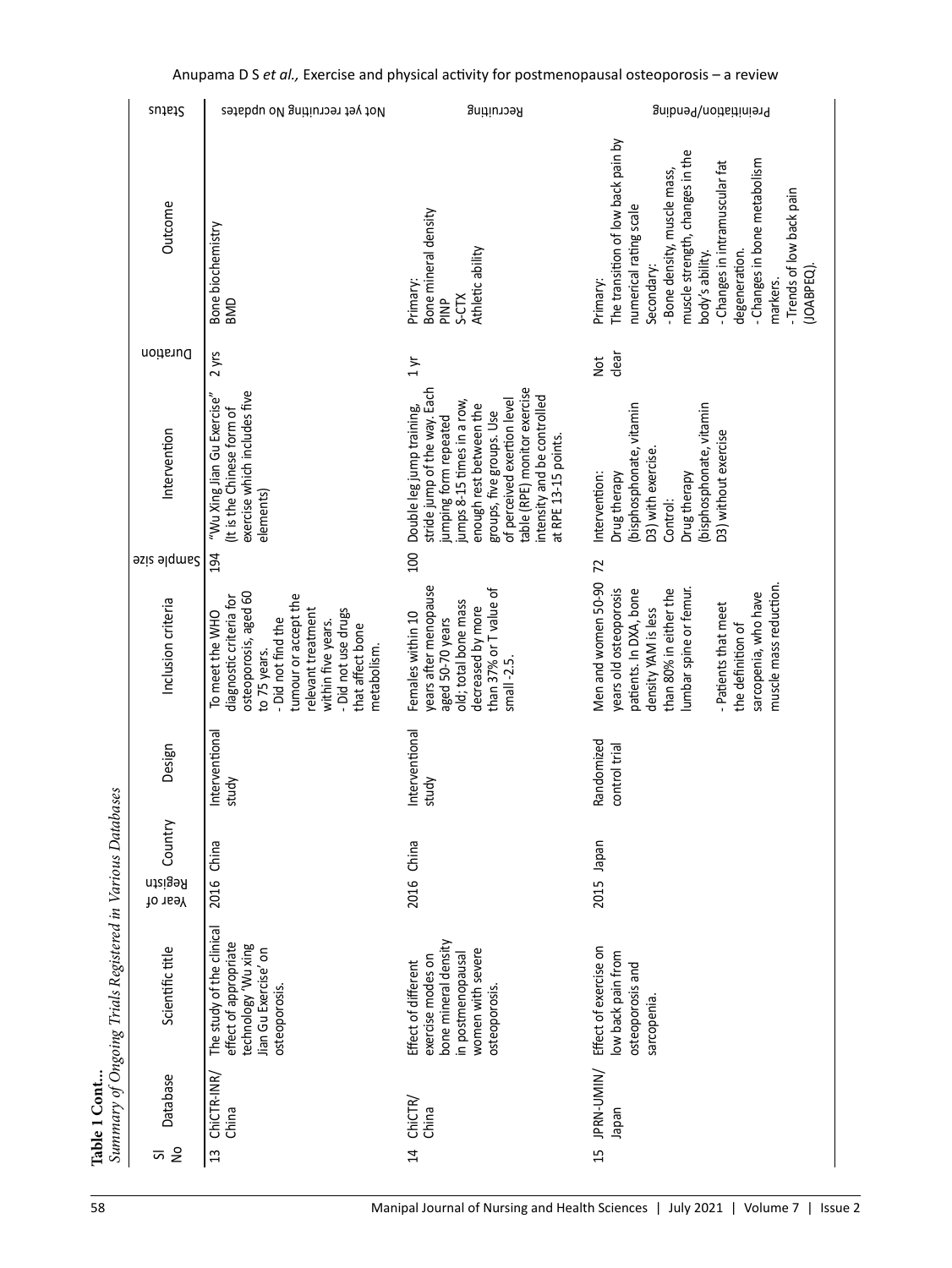| Ten-year coronary heart disease.<br>Bone mineral density at lumbar<br>Metabolic syndrome Z-score.<br>spine and proximal femur.<br>overall-fractures<br>Secondary:                    |
|--------------------------------------------------------------------------------------------------------------------------------------------------------------------------------------|
|                                                                                                                                                                                      |
| 16 yrs                                                                                                                                                                               |
| weeks/year over 12 years<br>of high-intensity exercise<br>Two sessions/week, 50<br>Physical exercise<br>training                                                                     |
| S                                                                                                                                                                                    |
| 48 years and older                                                                                                                                                                   |
| ntervention<br>andomized<br>model.<br>Non-                                                                                                                                           |
| 2010 Germany                                                                                                                                                                         |
| follow-up of the Erlangen<br>falls in postmenopausal<br>fitness and prevention<br>Effects of exercise on<br>mineral density and<br>fracture risk, bone<br>women. A 16-year<br>study. |
| ClinicalTrials.<br>δN                                                                                                                                                                |
| $\overline{17}$                                                                                                                                                                      |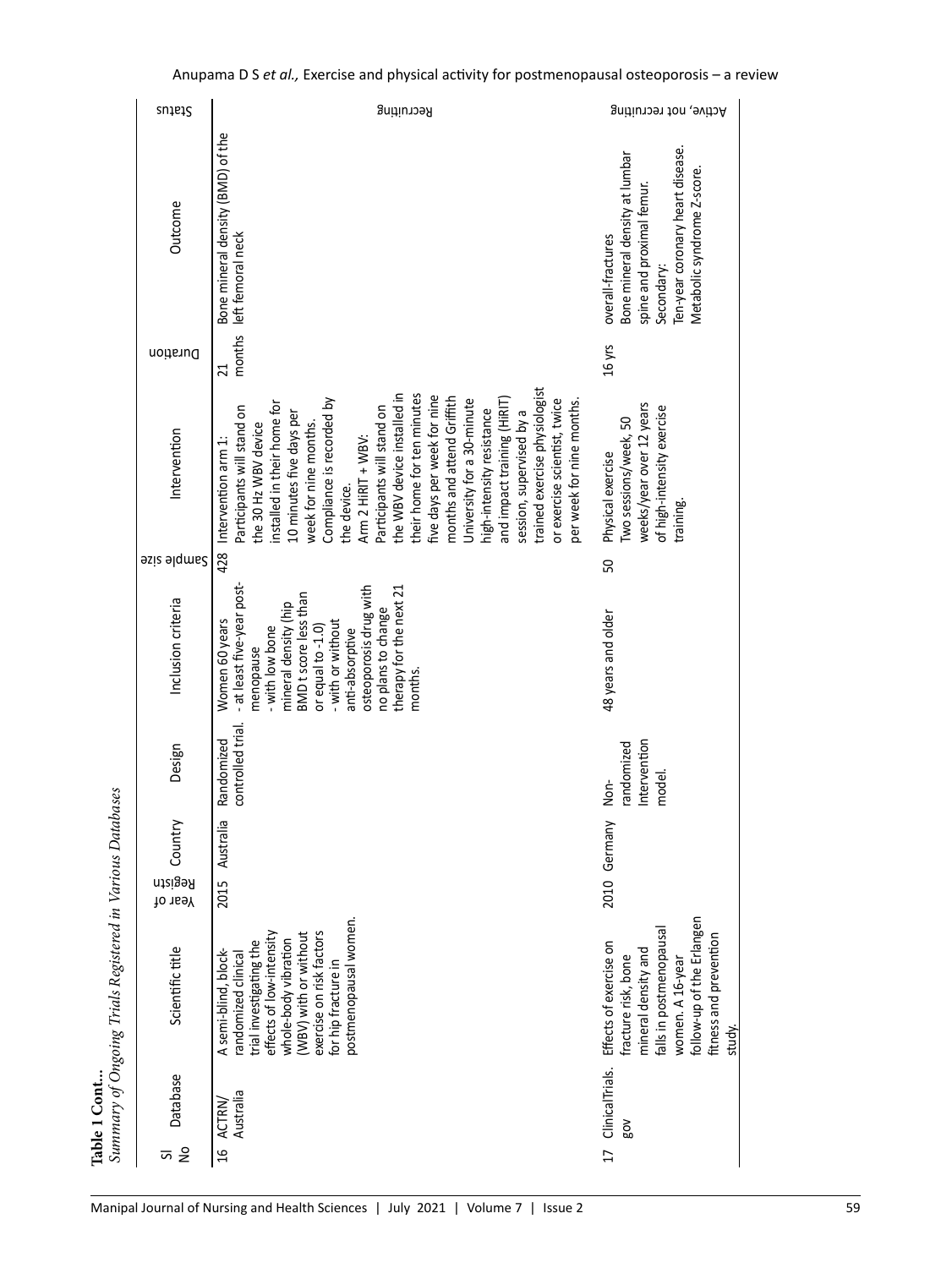more study findings are required to ensure the ideal amount of exercise to improve skeletally or to prevent complications such as a fracture (Bittar et al., 2021).

Although exercises are shown to be effective in reversing bone loss, it depends on the individual characteristics of patients with osteoporosis. The quantum of loads of exercise on the skeleton should be chosen with caution. The age-related bone fragility may be avoided with the proper load. There is a need for good evidence to recommend exercise for the therapist (Russo, 2009). However, as per our review, there were only a minimum of 17 trials identified from different countries

#### *Future recommendations for research*

In the context of the comprehensive management of osteoporosis, there have been quite a few studies that have been registered across the globe for evidence on the impact of exercises. Such registered trials are also encouraging and triggering in escalating the research in the area covering the quantum, duration, pattern, and exercise frequency. It had extended the avenues for extensive research to benefit therapists and patients. This review report of ongoing trials envisages a forum for multi-centric collaborative research as well as for conjugating the various exercise systems.

#### *Strengths and limitations*

This review gives an overall idea about the quantity of the ongoing randomized control trials in the area of exercise, yoga, and physical activity on osteoporosis. Vigorous search methods were included to search the registry. Also, it provides the base for furthermore systematic reviews in this area.

The trials included were registered in the trial registry from the very recent year of 2008. Many trials were registered prospectively, and some have registered retrospectively which may provide varied information after the completion of the study. The review might have missed some of the studies, which were conducted before the mandate for registration. Some authors may not update the status of the study in the trial registry, which would have an impact on accurate data.

### **Conclusion**

The present review of ongoing clinical trials provided information to support existing evidence on several current forward-looking initiatives. The number of trials in this area is only satisfactory. Many nonrandomized trials have, however, also been registered. Further, many studies have been combined with other treatment modalities, so it may be difficult to establish the relationship of exercise with osteoporosis. More studies need to focus on the type, duration, and frequency of exercises for postmenopausal osteoporotic patients.

Source of support: None

Conflict of interest: None

Source of support in the form of grants: None

### **References**

- Aloia, J. F., Cohn, S. H., Ostuni, J. A., Cane, R., & Ellis, K. (1978). Prevention of involutional bone loss by exercise. *Annals of Internal Medicine*, *89*(3), 356-358. https://doi.org/10.7326/0003-4819- 89-3-356
- Andreoli, A., Celi, M., Volpe, S. L., Sorge, R., & Tarantino, U. (2012). Long-term effect of exercise on bone mineral density and body composition in post-menopausal ex-elite athletes: a retrospective study. *European Journal of Clinical Nutrition*, *66*(1), 69–74. https://doi.org/10.1038/ejcn.2011.104
- Babu, A. S., Padmakumar, R., & Maiya, A. G. (2013). A review of ongoing trials in exercise based rehabilitation for pulmonary arterial hypertension. *The Indian Journal of Medical Research*, *137*(5), 900-906.
- Bala, S., Prabha, M., & Krishna, T. P. (2016). Prevalence and risk factors of low bone mineral density with quantitative ultrasonography among south Indian postmenopausal women. *International Journal of Community Medicine and Public Health*, *3*(7), 1735- 1740. http://dx.doi.org/10.18203/2394-6040. ijcmph20162034
- Benedetti, M. G., Furlini, G., Zati, A., & Letizia Mauro, G. (2018). The effectiveness of physical exercise on bone density in osteoporotic patients. *BioMed Research International*, *2018*, 1-10. https://doi. org/10.1155/2018/4840531
- Bittar, S. T., Santos, H. H., Leandro, L. S., Oliveira, L. S., & Cirilo-Sousa, M. S. (2021). Chronic Effectiveness of Walking with Blood Flow Restriction on